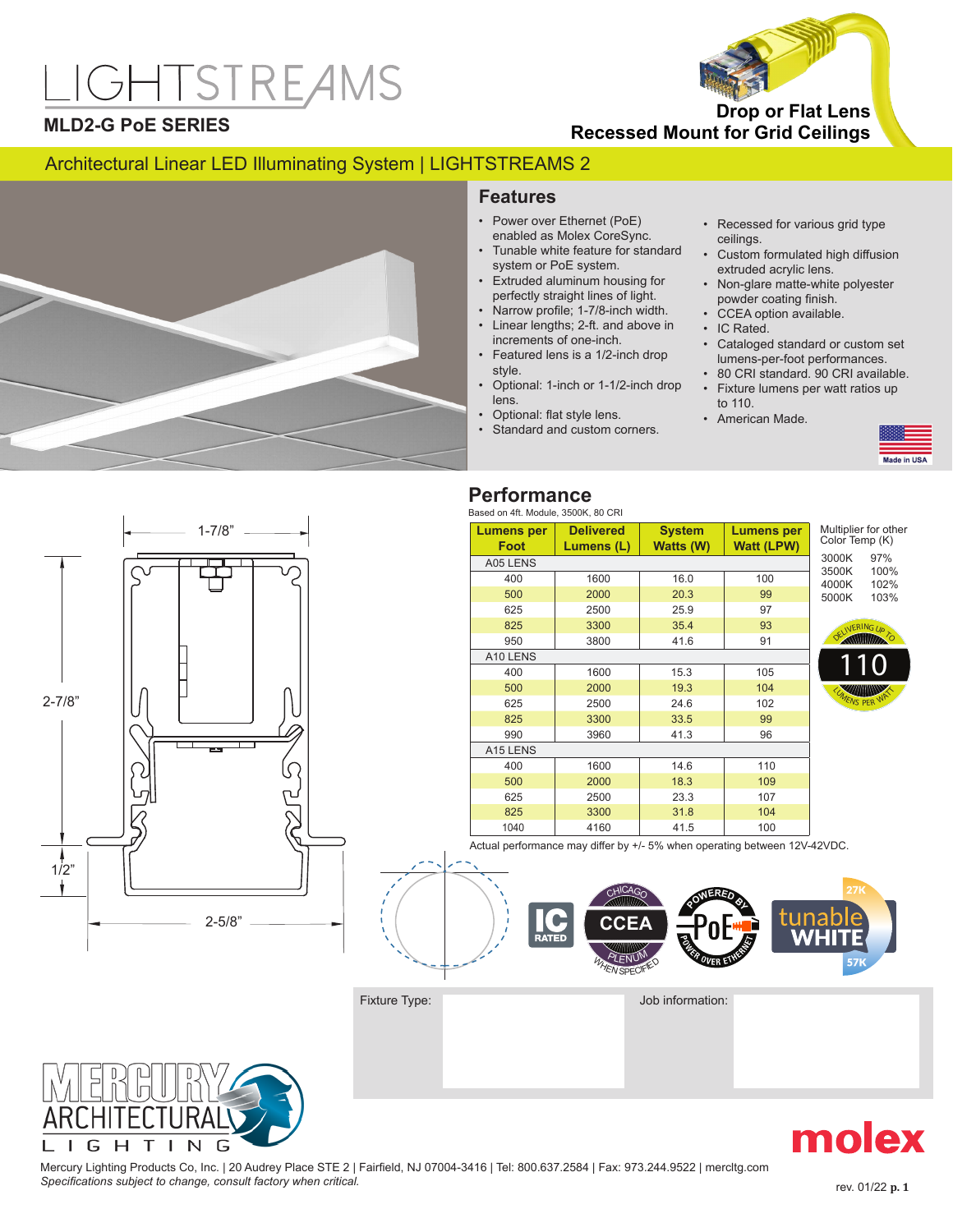# **MLD2-G PoE Series | LIGHTSTREAMS 2**

Architectural Linear LED Illuminating System | Drop or Flat Lens | Recessed Mount for Grid Ceilings

#### **Ex. MLD2-G-144-825-35K-40VDC-A10-180996**



#### **Housings**

Extruded aluminum profile in a 0.080-inch wall thickness. Maximum length of each linear component is 12-ft. .060 aluminum ends are provided where needed at row termini.

A one-piece 14GA galvanized steel joiner/aligner bracket is provided for each joint between housings.

Internal cold-rolled steel components.

A custom formulated non-glare matte-white polyester powder coating provides an extremely durable and long lasting finish.

Easy-use grid pry outs provided.

Housing intended for recessing grid type ceiling system.

#### **Diffusers**

Seamless fit diffusers. Flawless and consistent end-to-end fit.

Extruded from custom formulated acrylic smooth opal material.

Allows maximum light transmission while eliminating pixilation and hot spots.

Standard diffuser is 1/2-inch drop.

Optional diffusers; 1-inch or 1-1/2-inch drop style or flat lens.

Smooth finish on both diffusers compliments the architectural elements.

#### **LED Modules**

High performance linear configured LED module boards. Each board consists of multiple mid-power, high

efficacy LEDs in a precise layout eliminating the need for supplemental heat sinking.

The boards produce an even and diffuse light which maximizes optical efficiency.

Color temperatures available 80 CRI: 3000K, 3500K and 4000K. Upon request: 5000K. Color temperatures available 90 CRI: 2700K, 3000K,

3500K and 4000K.

#### **Tunable White Option**

Field tunable range 2700K through 5700K. 80CRI.



#### **PoE Drivers**

UL 2108 Listed. Plenum Rated. LED output voltage range 12-42VDC. Class 2 rated electrical device. Available in both single channel and dual channel. Efficiency: 92% (typical) at 52VDC input, full load. Constant Current accuracy +/- 3%. Ambient temperature: 0 to 40°C (32 to 104°F). Storage temperature: -40 to 85°C (-40 to 185°F). Max case temperature: 75°C (167°F).

Environmental rating: Indoor.

### **Dimming Performance- PoE Driver**

Dimming: PWM Dimming type: Linear Dimming frequency: 500Hz Dimming range: 1-100%

#### **Molex- PoE Driver**

The Molex CoreSync Programmable Smart LED Driver is a compact low voltage, DC/DC LED driver that can be programmed to specific power outputs, for driving Constant Current LED engines in a wide variety of light fixtures. Controlled, powered and integrated with a Molex CoreSync

PoE Gateway. This DC system provides 71.3 usable watts at the powered

device, it operates at 52 VDC and has an amperage allowance 1.73 amps.

Using this product gives the end user the option of making their building a smart building combining IT and OT to one platform, while being able to control but not limited to camaras, shades, occupancy, traffic patterns and DLH.

#### **CoreSync Emergency Lighting Bypass**

UL 924 Compliant, Indoor Rated. Ambient operating temperature 0-40C (32-104F).

#### **Electrical- ELB**

EM input: 110-277 VAC. Output: 12-42 VDC up to 1050MA. Standby Power: 1W.

#### **Operation-ELB**

In the event of a power failure, PoE power source failure or disconnection of cabling, the module will bypass normal PoE control and activate the emergency power source. The fixture will power to full brightness and return to normal operation once the emergency has been cleared.

#### **Installations**

Designed for recessed installation into acoustical grid ceiling systems.

See ceiling types section. Availability for various types; 15/16" grid, 9/16" grid, 9/16" screw-slot, 9/16" interlude. For drywall applications see appropriate specification sheets for those ceiling types.

Grid pry outs lock over top of gridwork. Auxiliary suspension required to building structure.

Lengths of 12-ft. and less to use one housing with two ends pre-installed.

Lengths over 12-ft. will be engineered to job requirements using multiple housings with one end pre-installed at each row end.

Lengths over 12-ft. will include appropriate job required quick-connect plug-thru wire harnesses and housing joiners.

Wiring access plate provided on top. End plates have 7/8" KO.

#### **Certificate of Safety Compliance and Listings**

Luminaire: UL and CUL listed 1598 and bears their label. Suitable for damp locations.

Optional: Suitable for wet locations marking is available. Some limitations apply. Contact factory for all details. IC Rated.

CCEA option meets the City of Chicago Environmental Air specifications.

#### **Warranty**

5-year limited warranty is standard. Special 10-year warranty available on a job-to-job basis. Complete LED warranty terms available at www.mercltg.com. Actual performance may differ as a result of end-user

environment and application. Most LED luminaires are suitable to operate in ambient

temperatures from -20C (-4F) to 25C (77F). The following exclusions apply: Luminaires with standby lighting option, integral lighting control options, or

wireless control options. Consult factory. LM-79 testing was measured under a controlled 25C

(77F) ambient operating temperature.



Mercury Lighting Products Co, Inc. | 20 Audrey Place STE 2 | Fairfield, NJ 07004-3416 | Tel: 800.637.2584 | Fax: 973.244.9522 | mercltg.com **Specifications subject to change, consult factory when critical. Specifical is a set of the consult of the consult factory when critical. Specifications subject to change, consult factory when critical. All and the**